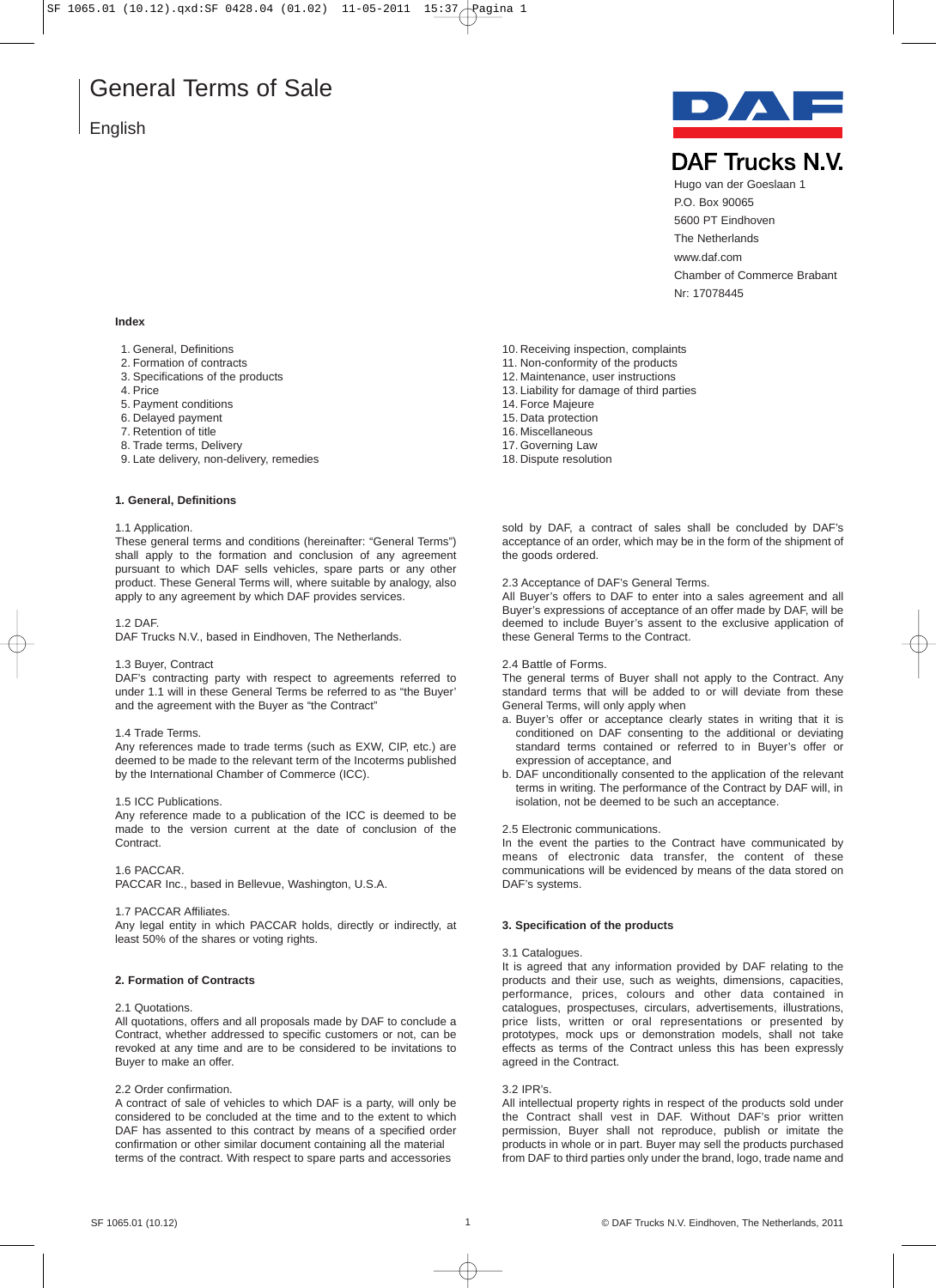# English

specifications under which the products were delivered by DAF to Buyer. Buyer may not change the technical configuration or quality of the products it purchased from DAF, including their labelling, imprints and instructions. The Contract does not contain any transfer of or license to any intellectual property rights or know how relating to the products or the drawings, documents or software which may have made available to Buyer.

# 3.3 Modifications of the specifications.

DAF is authorised to modify the specifications or the design of products ordered and to deliver products in conformity with such modified specifications or design, provided that the products are designed for the same purpose as the products ordered and are not essentially different. DAF is also authorised to modify the specifications or design if, due to a lack of materials or any other similar cause, it is unable to meet the standard specifications or special specifications agreed with the Buyer. In the aforementioned cases DAF shall have duly fulfilled its obligation to deliver conforming products by delivering the products thus modified.

# **4. Price**

# 4.1 No price agreed.

If no price has been agreed, the DAF's list price current at the time of the conclusion of the Contract shall apply.

# 4.2 Denomination price.

Unless otherwise indicated, all prices and amounts agreed upon between the parties are in Euros.

### 4.3 VAT, Transportation Costs.

Unless otherwise agreed in writing, the price does not include value added tax (VAT) or any taxation due because of the sale of the product and does not include the cost of transportation, packaging, insurance or import or export formalities. These shall be for the account of Buyer.

### 4.4 Later VAT charges.

In the event VAT or similar taxes are levied over the sales of the products to Buyer although DAF considered this to be a transaction over which no VAT or taxes were due (e.g. in the event of EU intracommunity delivery), DAF will be entitled to charge the VAT and taxes to Buyer in addition to any additional charges and fines, without DAF being obliged to protest against such VAT , taxes or additional charges and fines.

# 4.5 In- and excluded in price.

The price indicated in the Contract includes any costs which are for DAF's account according to the Contract or these General Terms. However, should DAF bear any costs which, according to the Contract, are for the Buyer's account (e.g. for transportation or insurance under EXW or FCA) such sums shall not be considered as having been included in the agreed price and shall be reimbursed to DAF by the Buyer.

# **5. Payment conditions**

# 5.1 Payment.

Unless otherwise agreed in writing, the price for products sold shall be payable immediately upon delivery of the product. The amounts due shall be transferred by teletransmission to DAF's bank and Buyer shall be deemed to have performed his payment obligations when the respective sums due have been received by DAF's bank in immediately available funds. Any shortfall in the performance of

this obligation shall be a fundamental breach of contract on the part of Buyer. All cost related to the method of payment shall be for the account of the Buyer.

5.2 Advance Payment.

DAF shall, irrespective of any payment terms agreed upon, at any time be entitled to require full or partial advance payment of the



price for its products or services at a date indicated by DAF and to suspend the related production or delivery until this advance payment has been received. Without further indication, it will be assumed that such advance payment refers to the full contract price and that the advance payment must be received by DAF in immediate available funds at least 30 days before the agreed date of delivery or the earliest date of the agreed delivery period. If DAF has requested the advance payment of part of the contract price, the payment conditions of the remaining amount will be determined according to the rules set forth in this article 5.

## 5.3 Documentary Credit.

If parties have agreed on payment by documentary credit, then, unless otherwise agreed, the Buyer must arrange for a irrevocable documentary credit in favour of DAF on conditions approved by DAF and confirmed and payable by a bank designated by DAF. This documentary credit shall be subject to the Uniform Customs and Practice for Documentary Credits published by the International Chamber of Commerce and shall be notified to DAF at least 30 days before the agreed date of delivery or at least 30 days before the earliest date within the agreed delivery period, if such a period has been agreed. Unless otherwise agreed, the documentary credit shall be payable at sight and allow partial shipments and transhipments.

### 5.4 Documentary Collection.

If the parties have agreed on payment by documentary collection, then, unless otherwise agreed, documents will be tendered against payment (D/P) and the tender will in any case be subject to the Uniform Rules for Collections published by the International Chamber of Commerce.

# 5.5 Securities, Bank Guarantee, Letter of Credit.

At DAF's first request, Buyer will provide security, whether or not additional, to secure its payment obligations to DAF. To the extent parties have agreed that payment is to be backed by a irrevocable bank guarantee or a standby letter of credit, the Buyer is to provide such a guarantee or L/C from a bank and on conditions approved by DAF, issued at least 30 days before the agreed date of delivery or at least 30 days before the earliest date within the agreed delivery period, The bank guarantee and L/C will be subject to the Uniform Rules for Demand Guarantees published by the International Chamber of Commerce or to such Rules of the Uniform Customs and Practice for Documentary Credits published by the International Chamber of Commerce, in either case.

### 5.6 Setoff.

All amounts due under the Contract to be paid by the Buyer to DAF shall be paid in full and without any deduction under whatever title and Buyer shall not be entitled to assert any credit setoff or counterclaim against DAF in order to justify withholding payment of any such amount in whole or part. DAF will be entitled to offset amounts due by DAF to the Buyer against amounts due by the Buyer to DAF or any other PACCAR's Affiliates.

# 5.7 Order of settlement outstanding amounts.

Payments received by DAF from Buyer shall settle the amounts due by Buyers pursuant to the Contract and these General terms in order of outstanding debt collection costs, interest charges and the principle amounts due, irrespective of any different order indicated by Buyer

### 5.8 Immediately payable.

Any amounts which the Buyer owes DAF under the Contract shall become immediately due and payable in full if:

- a. the Buyer has failed to make a timely payment to DAF or any of PACCAR's Affiliates;
- b. the Buyer has applied for or has been granted suspension of payments or goes bankrupt or when a similar situation occurs under the laws of the country in which the Buyer is established;
- c. the Buyer has stopped or transferred his enterprise or part(s) thereof.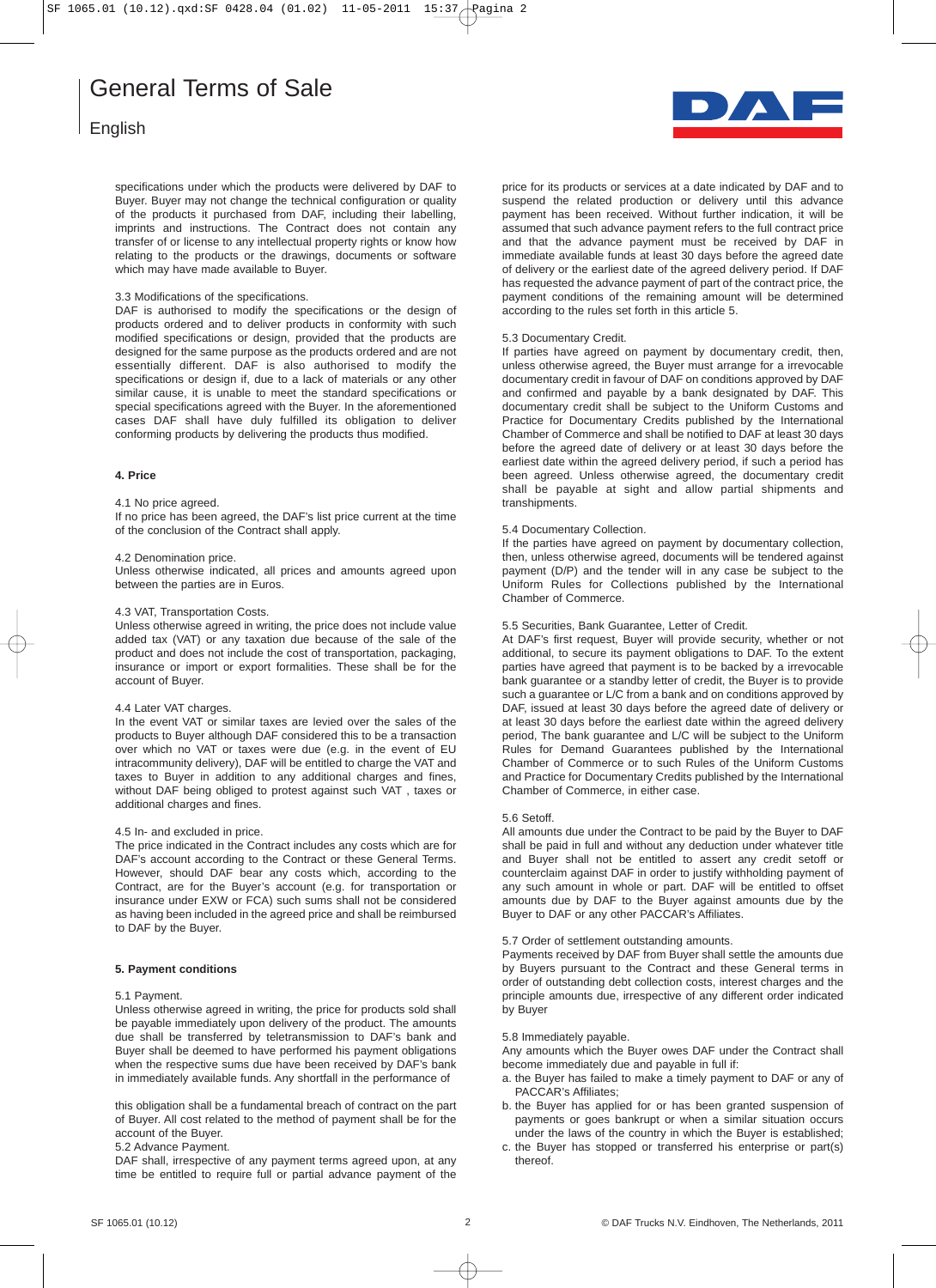# English

# **6. Delayed payment**

## 6.1 Delayed payment interest.

If Buyer does not pay a sum of money when this falls due, DAF is entitled to interest upon that sum from the time when payment is due to the time of payment.

# 6.2 Interest rate.

Unless otherwise agreed, the rate of late payment interest referred to in article 6.1 shall be 2% above the three month LIBOR interest rate prevailing for the currency of payment at the date the payment was first due, or where no such rate is published, the rate for prime borrowers in the currency of payment at the place of payment. In the absence of either rates, the rate of interest shall be the appropriate late payment interest rate fixed by the law of the country of the currency of payment.

### 6.3 Delivery to another customer.

In addition, DAF shall in the event of any overdue payment, have the right to deliver the products intended for the Buyer to another customer without the Buyer being released from the Contract as a result thereof. As soon as DAF will have received the arrears, a new delivery period shall apply as will at that time be usual for new orders.

### 6.4 Cancellation Contract.

If after a demand notice sent to Buyer, a payment still has not been received within a period determined by DAF to its sole discretion, DAF shall be entitled to cancel the Contract with immediate effect, either in whole or in part, without prejudice to DAF's other rights. The same applies if DAF has not timely received the advance payment, documentary credit, securities, bank guarantee or letter of credit in accordance with the relevant articles in these General Terms.

### 6.5 Debt collection costs.

All costs, both extrajudicial and judicial (including the costs of legal assistance), incurred by DAF in the process of the collection of the amounts due by Buyer pursuant to the Contract, shall be for the account of the Buyer and shall be reimbursed to DAF. The extrajudicial costs shall amount to at least 15% of the amount due, subject to a minimum of EUR 1.000,00.

# **7. Retention of title**

### 7.1 Transfer of ownerships title.

The ownership of all the products shall remain the sole and absolute ownership of DAF until such time as the Buyer shall have paid in full to DAF the agreed price for the products, all costs for services rendered in relation to these products, as well as all interest and collection costs due, all liquidated damages in the case of default, and, in addition, all other amounts to that are payable or will, at a future point in time, become payable to DAF pursuant to any other existing or future agreement between DAF and Buyer pertaining to the sale of the same or similar products and/or services.

### 7.2 Local Law re Retention of Title.

The law in the country in which the products are located will govern the law of property aspects of the retention of title stipulated in article 7.1. If this law does not permit the enforcement of a reservation of ownership by DAF as stipulated in article 7.1, DAF shall have the rights of a similar purport as the agreed retention of ownership, to the fullest extent possible under the applicable law.

### 7.3 Resale, Incorporation in Other Product.

In the event Buyer resells the products or incorporates these in any other product before Buyer has acquired ownership of the products in accordance with article 7.1, Buyer will be deemed to do so on behalf of DAF, as DAF's representative.



### 7.4 Storage, Insurance, Repossession.

Until the Buyer becomes the owner of the products:

- a. Buyer shall store these in his premises separately from his own goods or the goods of any other person and shall identify these as the property of DAF and preserve all labels, identifying marks and stock records identifying them as the property of DAF, and
- b. Buyer shall, to the satisfaction of DAF, insure the products against loss, theft and damage, and
- c. DAF shall have absolute authority to retake, sell or otherwise dispose of, or transport to a location for safekeeping determined by DAF, all any or part of the products in which title remains vested in DAF, without the Buyer being released from the Contract as a result thereof.
- d. For the purpose specified in c. above, DAF or any of its agents or authorised representatives shall be entitled at any time and without notice to enter upon any premises in which the products are stored or kept, or are reasonably believed to be so.
- e. Buyer irrevocably consents to fully cooperate with DAF and enable DAF to exercise its rights under c. and d in all practical aspects, in particular by doing everything that is necessary or useful to give DAF free access to the products and to allow the transportation of the goods to a location to be determined by DAF.
- f. The Buyer shall not assign, pledge, let or otherwise dispose of any product or enter into any agreement by which the products are subjected to any security right or right to surrender the products.

### **8. Trade terms, Delivery**

### 8.1 EXW.

Unless otherwise agreed, delivery shall be "Ex Works" (EXW) DAF Eindhoven, The Netherlands, or EXW such other production location as shall be agreed by the parties.

### 8.2 Cooperation by Buyer.

Buyer shall be obliged to take delivery of the products he bought and to do all the acts which can reasonably be expected of Buyer in order to enable DAF to make the delivery and to provide the Buyer with the factual possession of the products. In the event the Buyer breached this obligation, the risk in the products shall, irrespective of what trade term applies, pass to the Buyer and all costs incurred by DAF in view of or in connection with the delivery, as well as any further costs of transport, safekeeping and storage shall be borne by the Buyer.

### 8.3 Partial deliveries.

DAF shall be entitled to make partial deliveries and to invoice each delivery.

8.4 Conditional on Letter of Credit, advance payments securities If payment by the Buyer is to be made by letter of credit, the delivery period shall begin to run on the date on which the bank has advised DAF that the letter of credit has been opened in accordance with DAF's requirements, unless explicitly agreed otherwise in writing. If the Buyer must make an advance payment or give security for the payment of the purchase price or if the Buyer must furnish information and/or materials or parts required for the execution of the work, then the agreed delivery period shall not begin to run until such payment has been received in full, the required security has been given or the information and/or materials or parts have been furnished in full, respectively.

### **9. Late delivery, non-delivery, remedies**

# 9.1 Estimates only.

Unless expressly agreed otherwise in writing, delivery dates and delivery periods will always only be deemed to be estimates and never be or construed to be absolute deadlines or an undertaking to deliver a specific number of products within a specific period.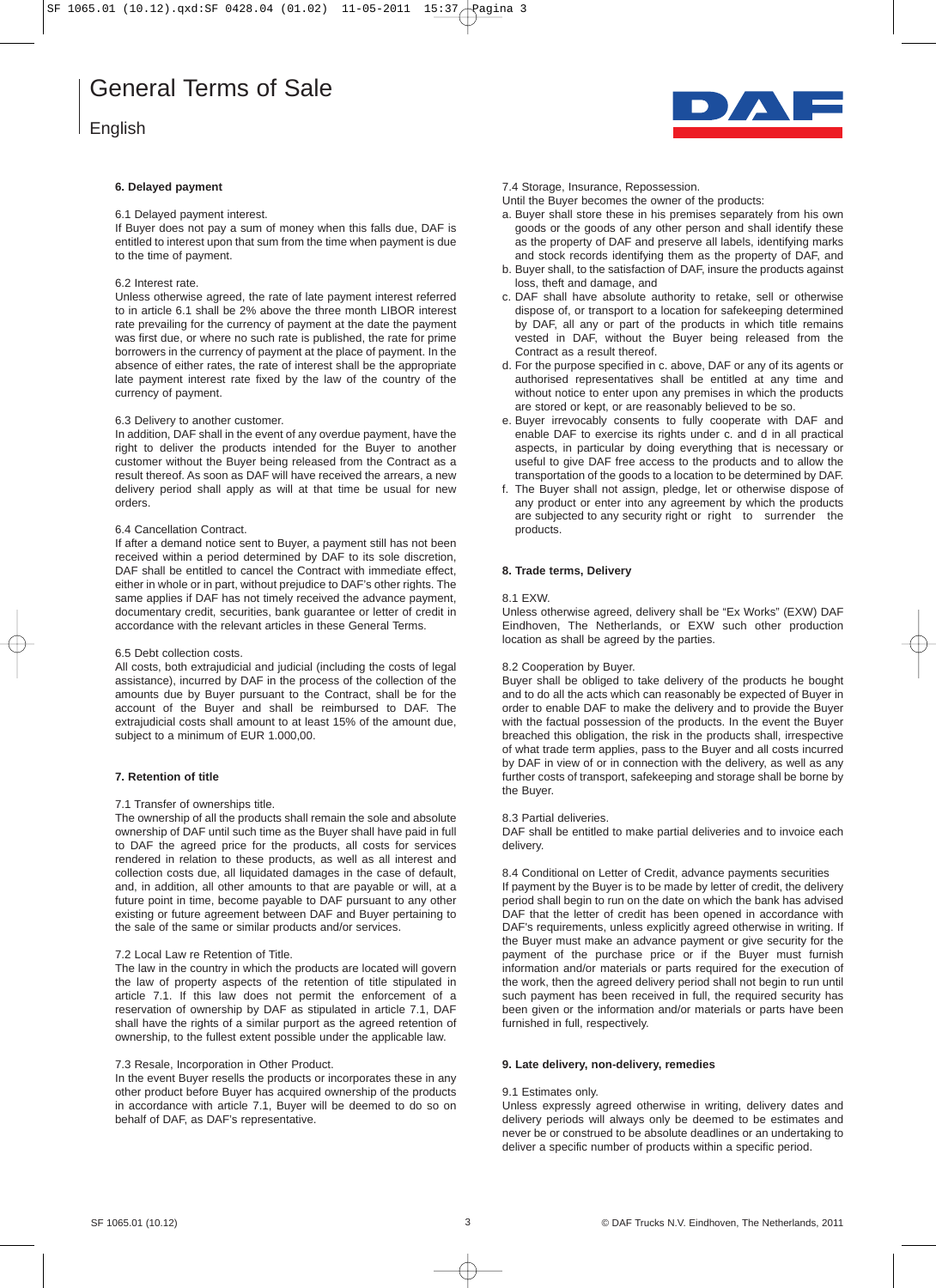# English



### 9.2 Suspension of delivery.

DAF will be entitled to suspend the production or delivery of products and services, in the event there are, to DAF's sole discretion, reasonable grounds to doubt whether Buyer is able or willing to fully and timely fulfil its payment obligations.

### 9.3 Late delivery.

In the event DAF has in the Contract consented to an express obligation to deliver the products at an agreed firm date of delivery or within an agreed firm period of delivery, and has not honoured this obligation, Buyer will notify DAF of this in writing. DAF will only be deemed not to have fulfilled its delivery obligations pursuant to the Contract if DAF has failed to as yet deliver the product to Buyer within a reasonable period of grace after receipt of Buyer's notification. This period will in no event be shorter than four weeks.

### 9.4 Compensation.

DAF shall only be obliged to compensate Buyer for late delivery if this has been expressly agreed with DAF in writing. The Buyer will in case of such an express obligation be entitled to claim liquidated damages equal to 0.25% of the price of those products for each complete week of delay starting as of the end of the period of grace referred to in article 9.3. The liquidated damages for delay shall not exceed 2.5% of the price of the products ordered or such other maximum amount as may be agreed.

# 9.5 Termination based on non-delivery.

The Contract may not be cancelled, rescinded, avoided or otherwise terminated by the Buyer, unless DAF will not have delivered the products by the date on which the Buyer has become entitled to the maximum amount of the liquidated damages under article 9.4 and the Buyer has given notice to inform DAF of its intention to terminate the Contract, if the products have not been delivered to Buyer within 5 days of receipt of such notice by DAF. In such a case the Contract may be cancelled only if and to the extent to which the Buyer cannot reasonably be expected to accept any further delay in delivery.

# 9.6 Compensation after termination.

In case of termination of the Contract pursuant to article 9.5, then, in addition to any amount paid or payable under article 9.4, the Buyer is entitled to claim damages for any additional loss not exceeding 2.5% of the price of the non-delivered goods.

# 9.7 Delay in transportation.

If DAF has undertaken to arrange for the transport of the products, but due to force majeur no means of transport are available to ensure the timely delivery of the products at the place of delivery, then the parties shall in common consultation seek a solution that is acceptable to both DAF and the Buyer. If no such solution presents itself within a reasonable period, DAF shall have the right to suspend delivery or to store products in a warehouse not managed by DAF and not forming part of its plant, at the Buyer's expense and risk.

# 9.8 Sole remedy.

The remedies under this article shall be Buyer's sole remedy for delay in delivery or for non-delivery.

# **10. Receiving inspection, complaints**

### 10.1 Inspection products upon receipt.

If DAF has undertaken to arrange the transport of the products sold, the Buyer must examine the products for transport damage immediately upon arrival at their agreed destination. If any transport damage is found, Buyer shall make a detailed description thereof on the transport document to be signed after receipt of the products. 10.2 Reporting of damage, non-conformity and quality deficiencies.

All damages, specification non-conformity issues or deficiencies regarding the products which can be detected immediately upon arrival at their destination, must be reported by the Buyer to DAF in writing with a detailed description of the nature of the damage, lack of conformity or deficiencies within 2 working days after receipt, on pain of forfeiting the right to invoke any action based on such damages, non-conformities and deficiencies. The reporting of damages, non-conformities or deficiencies will not relieve the Buyer from its obligation to timely pay the price for the relevant products.

# **11. Non-conformity of the products**

### 11.1 Inspection by Buyer.

Without prejudice to articles 10.1 and 10.2, the Buyer shall notify DAF in writing of any lack of conformity of the products that has not been apparent immediately upon delivery, within 8 days from the date when this was discovered or could reasonably have been discovered by the Buyer, specifying the nature of the lack of conformity, on pain of forfeiting the right to invoke any action based on lack of conformity.

### 11.2 Minor Discrepancies.

Products shall be deemed to conform to the Contract despite minor discrepancies that do not essentially affect the normal use of the product.

### 11.3 Limited Warranty.

Buyer acknowledges and agrees that Buyer's sole and exclusive remedy in the event of design and manufacturing quality issues that are not in conformity with the Contract and are due to a breach of any of DAF's obligations under the Contract, will be the remedies set forth in DAF's standard ex-factory warranty documentation related to the products in question, subject to the terms and conditions specified in that documentation. DAF's ex-factory warranty documentation shall be forwarded to the Buyer free of charge at Buyer's first request. DAF's ex-factory warranty shall not apply in respect of defects caused by normal wear and tear, careless or incompetent use or maintenance or by accidents or calamities.

# 11.4 Used Trucks.

The ex-factory warranty referred to in article 11.3 does not apply to used trucks. In the event DAF has sold a used truck to the Buyer, and no written specifics have been agreed about the technical state of the vehicle, DAF will deliver the used vehicle in the condition this had at the moment the Contract with the Buyer was concluded without any warranty with respect to the operational use or merchantability of the vehicle.

### 11.5 Remedies.

Where the products are non-conforming to the Contract and article 11.3 and 11.4 do not apply, DAF shall (provided the Buyer having given notice of the lack of conformity in compliance with article 11.1) at its option:

- a. Deliver the missing quantities of the products, or
- b. Remedy the non-conformity by repair, without any additional expense to the Buyer, or
- c. Replace the products with substitute products without additional expense to the Buyer, or
- d. Reimburse to the Buyer the price paid for the non-conforming products and thereby terminate the Contract as regards those products. The above remedies shall be Buyer's sole remedies.

### 11.6 Termination.

If DAF has failed to perform its obligations pursuant to article 11.5 by the date on which the Buyer becomes entitled to the maximum amount of liquidated damages according to article 9.3, the Buyer may give notice in writing to terminate the Contract as regards the non-conforming products if the supply of missing quantities, replacement products or the repair is not effected within 14 days of receipt of such notice by DAF.

### 11.7 Compensation Re Retained Products.

Where the Buyer elects to retain non-conforming products, the Buyer shall be entitled to a sum equal to the difference between the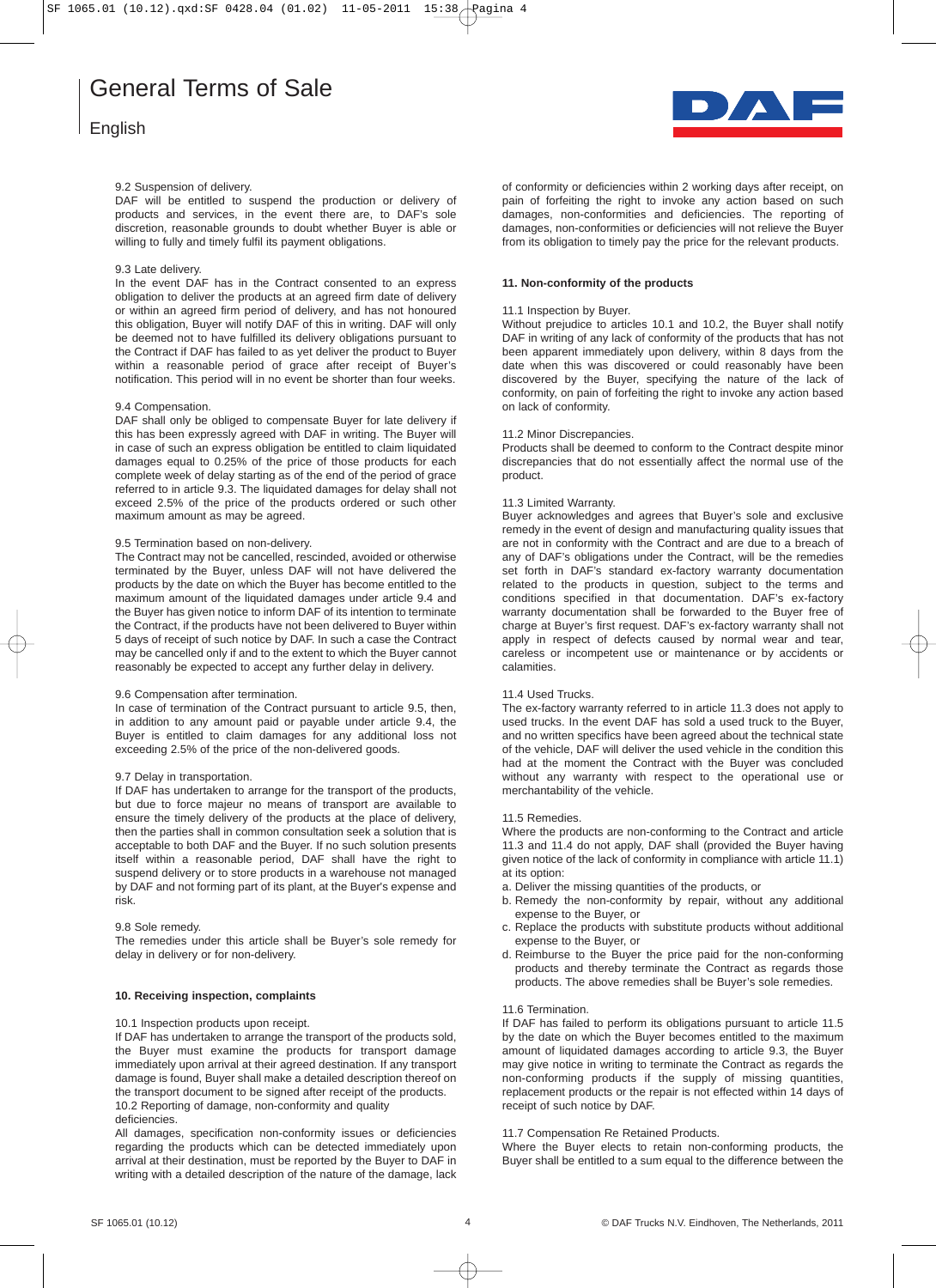# English

value of the products at the agreed place of destination if they had conformed with the Contract and their value at the same place as delivered, such sum not exceeding a, considering all circumstances, reasonable compensation. This compensation will in no event exceed 5% of the price of the products.

# 11.8 No Indirect Damages, Maximum Amount.

Without prejudice to the exclusivity of remedies parties agreed to in articles 9.4, 9.6, 11.3 and 11.5, parties agree that the Buyer will in no event be entitled to claim any compensation under the Contract for indirect or consequential damages such as loss of profit, decreased turnover or property damage or any compensation above the amount of the price for the goods delivered, increased with taxes, import duties and transport costs paid for by the Buyer.

### 11.9 Sole Remedy, Limitation of actions.

The remedies under this article shall be Buyer's sole remedy for non-conformity. Unless otherwise agreed in writing, no action for lack of conformity can be taken by the Buyer, whether before judicial or arbitral tribunals, after 2 years from the date of arrival of the products. It is expressly agreed that after the expiry of this term, the Buyer will not plead non-conformity of the products, or make a counterclaim thereon, in defence to any action taken by DAF against the Buyer based on non-performance of the Contract.

# **12. Maintenance, User Instructions**

Buyer acknowledges and agrees that for the safe and proper operation of the vehicles sold by DAF, it is of utmost importance that DAF's products are being maintained and used in accordance with the relevant documentation issued by DAF. Buyer undertakes to make sure the maintenance of the products will only be left to workshops capable of carrying out repair and maintenance work on DAF vehicles to the highest professional standards. Buyer will also make sure that the use of the vehicles will only be allowed to people duly informed about and in possession of DAF's relevant users instructions.

# **13. Liability for damage of third parties**

## 13.1 Liability.

DAF shall not be liable for any damage caused to third parties resulting from defects in the design and manufacturing of its products and their components, unless and to the extent to be established in accordance to applicable mandatory provisions of law regarding the liability for death or personal injuries or damage to personal property, caused by defective products.

## 13.2 Indemnification for third party claims.

The Buyer shall indemnify and hold DAF harmless from all claims for damages of third parties who, for whatever reason, allege to have suffered damage through products delivered by DAF, unless DAF is liable for these damages pursuant to article 13.1 and Buyer has paid this damage to the injured party.

# **14. Force Majeure**

### 14.1 Impediments.

A party is not liable for a failure to perform any of this obligations in so far as he proves:

- a. that the failure was due to an impediment beyond his control, and
- b. that he could not reasonably be expected to have taken into account the impediment and its effects upon his ability to perform at the time of the conclusion of the Contract, and
- c. that he could not reasonably have avoided or overcome it or its effects.

### 14.2 Examples.

Impediments beyond the control of DAF as referred to in article



14.1, will be deemed to include the following (this enumeration not being exhaustive):

- a. war, whether declared or not, civil war, riots and revolutions, civil commotion;
- b. natural disasters such as violent storms, cyclones, earth quakes, tidal waves, floods, destruction by lightning, thunderbolts, nuclear, chemical or biological contamination or sonic boom, exceptionally bad weather conditions;
- c. explosions, fires, destruction of machines, of factories, and any kind of installations;
- d. boycotts, strikes, lock-outs of all kinds, go-slows, occupation of factories and premises and work stoppages involving the workforce of the party seeking relief or of any other party;
- e. breach of contract of suppliers and/or carriers (in particular late or inadequate delivery);
- f. shortages on the market of required materials or labour;
- g. theft from warehouses of DAF or its suppliers;
- h. failure of a utility service or transport network;
- i. acts of authority, whether lawful or unlawful, lack of authorisations, of licenses of entry or residence permit, or of approvals necessary for the performance of the Contract and to be issued by a public authority of any kind whatsoever in the country of the party seeking relief or in a country relevant to the execution of the Contract;
- j. government measures (including those of foreign governments) such as bans on transports, imports, exports or production, non compliance with any law or governmental order, rule, regulation or direction, or similar situations. In the event one of the above listed impediments will occur with one of DAF's suppliers or subcontractors and this is the reason why DAF cannot perform its obligations under the Contract with Buyer, this will be deemed to be an impediment as referred to in article 14.1.a.

### 14.3 Temporary relief.

A ground of relief under this clause relieves the party falling to perform from liability in damages, from penalties and other contractual sanctions, except from the duty to pay interest on money owing, as long as and to the extent that the ground subsists.

14.4 Termination based on force majeure.

If the grounds of relief subsist for more than twelve months, either party shall be entitled to terminate the Contract with notice.

# **15. Data Protection**

# 15.1 Disclosure and Use of Data.

Buyer agrees that DAF may collect and process, by computer or otherwise, any information, including personal data relating to Buyer or its employees (jointly: "Information") for the purpose of conclusion or performance of the Contract or other agreements between DAF and the Buyer. Buyer also agrees that DAF may, as far as is permitted by mandatory provisions of law, disclose this Information to PACCAR Affiliates, for the purpose of reviewing the Contract or for credit assessment or administering and servicing the Contract and to enable DAF to carry out statistical analysis. DAF may disclose Information in connection with the Contract to any person or entity to whom DAF assigns its rights under such assignment and any of DAF's agents or advisors for the purpose of advising on or assisting is such assignment.

### 15.2 Mailing lists.

DAF may also, as far as is permitted by mandatory provisions of law, use Information to inform Buyer about products and services of DAF, which DAF believes may be of interest to Buyer. If Buyer does not want to receive such information, Buyer may notify DAF of this. After receipt of such notice, DAF will stop using the Information for such marketing purposes.

### 15.3 Other purposes.

To the extent required by mandatory provisions of law, DAF will inform Buyer if DAF collects or processes Information for any other purpose than the purposes set out in this article.